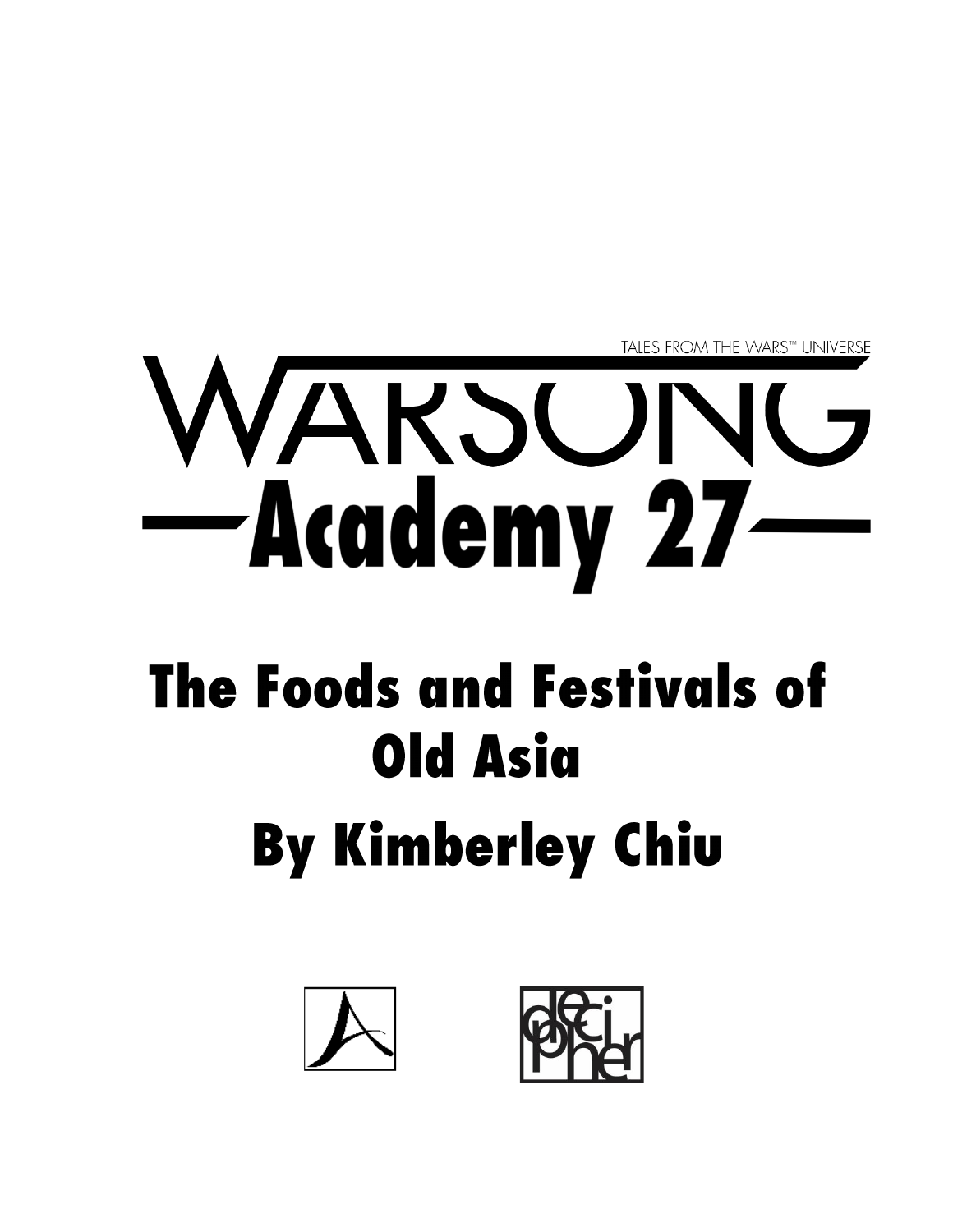It was a cold day on Gongen and Tsetseg was late for school again.

It wasn't her fault. She'd done her best, really she had: had gone to bed a whole fifteen minutes early and woken up before her alarm, had brushed her teeth and washed her face and put her uniform on in absolute record time. She'd even packed her bag the night before, double- and triplechecking it before she went to bed so she wouldn't have a reason to do it in the morning, and she'd spent the time she usually gave to that sacred task trailing her father around the house, staring at him with pleading eyes.

They had left a whole two and a half minutes earlier than usual, but it hadn't mattered.

It would've been better if it hadn't been a Monday. If it had been a Tuesday, or a Thursday, or even a Friday, Tsetseg could've just kept her head down and slunk into class and taken the late slip without any fuss. But it was a Monday, which meant Morning Assembly, and Morning Assembly was a sacred time. You didn't whisper, you didn't fidget, and you didn't walk in late. You got in before the bell rang, or you were Tsetseg, and you sat outside.

At least they'd provided a bench. Tsetseg sighed and settled down in her usual spot, her legs jittery, feet swinging. She clamped her hands around the edge of the seat and tried to focus on the feel of it, the texture of the wood familiar and almost comforting. They'd spent a lot of time together, her and this bench. In moments like this, when Tsetseg needed one most, it almost felt like a friend.

The bench was parked just outside the parade square, along the edge; Tsetseg could see her classmates, and they could almost definitely see her. She tried not to think about it. She'd had a lot of practice, doing that; she really should've been better at it than she was.

She shut her eyes. That helped a little.

Tsetseg took a deep breath. It felt quiet, there in the dark behind her eyelids. Quiet and calm, like everything had stopped, like the world had gone still –

The bench creaked. The seat dipped. Tsetseg's eyes snapped open.

There was someone on the bench beside her. *There was someone on the bench!* Tsetseg stared; blinked. She could hardly believe it, but yes, there she was: another student, a *classmate*. Late like her.

"Hey," said – Lizah, Tsetseg thought. Norlizah Phuong: they had homeroom together, and extra maths. Lizah was okay, as far as Tsetseg knew. She'd had never said a mean word in Tsetseg's hearing, and she smiled at her sometimes when they passed each other in the halls. They sat a row apart in homeroom. They had never talked.

Lizah wasn't usually late. Tsetseg would've noticed. Still, here she was, looking perfectly calm and happy about it. She was smiling, actually: just this side of grinning, her eyes bright. She had something round cupped in her palms.

"Wow, so this is what Assembly looks like from here," said Lizah, craning her neck, blinking out at the parade square. Her smile widened. "It's a lot less boring from this angle."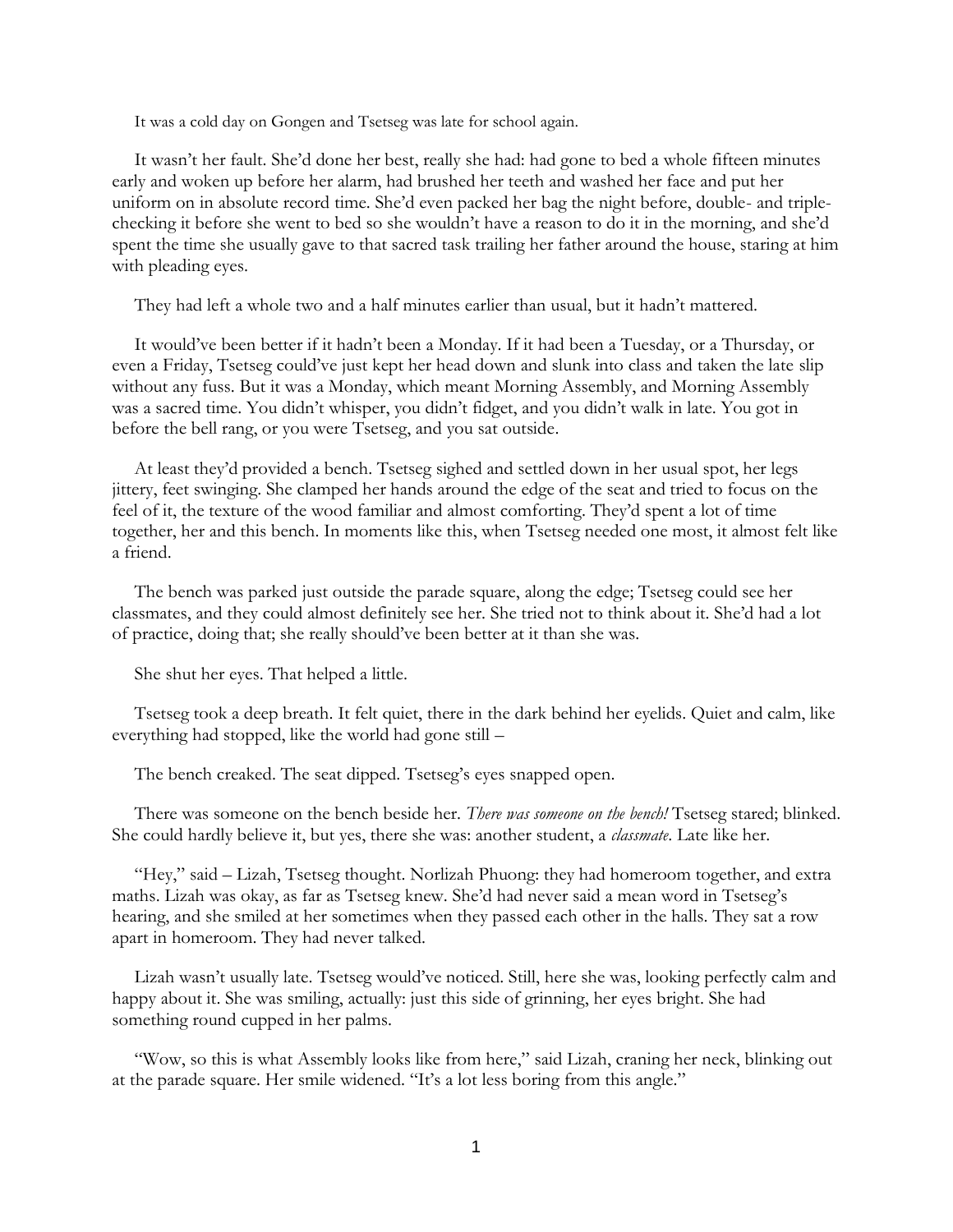"Oh," said Tsetseg. "Really?"

"Yeah!" said Lizah. "Man, this is *much* better. I'm going to do this every week now."

"Oh, no," said Tsetseg. "You really shouldn't."

Lizah laughed, and Tsetseg could feel her cheeks heat. And then Lizah opened her hands, like a flower blooming, and showed Tsetseg what she had in them.

It was an ice ball, shining and almost perfectly round, starting to melt a little at the bottom. Cradled in a shallow plastic dish, two spoons tucked in neatly round the edge. It was crowned with a little spray of green syrup, showing off the flavour: matcha, Tsetseg's favourite.

"I was a little early, actually," said Lizah, "but then I saw the ice ball man outside, and I had to stop."

Tsetseg nodded, blinking.

"You want some?" said Lizah, and held out a spoon. She was still smiling, bright as the sky through the dome.

Tsetseg stared, for a long moment.

"Okay," said Tsetseg, finally, and took it.

\* \* \*

Tsetseg's hands were still sticky by the time she got to homeroom. She folded them in her lap and tried not to notice.

Mrs. Ichinose stood at the front, waiting for the students to settle. She did this every lesson, and sometimes she really did just *wait*: smiling calmly out at the class, standing in silence for whole minutes, till something shifted in the air and everyone turned to her at last like flowers to the sun. But today the wait lasted only a minute and a half, and then she rapped her knuckles against the teacher's desk, a sharp *pap-pap*, and everybody snapped to attention. That knock meant *serious business*.

"Good morning, class," said Mrs. Ichinose, still smiling that soft and even smile. "Today we'll begin our discussion of Gongen's culture and history, but before we start, I'd like to talk to you about your next assignment."

A groan rose up: a loud, collective cry of *noo* and *why* that Mrs. Ichinose flatly ignored. Tsetseg said nothing herself, just breathed in deep, waited.

"I want you all to do your own research into the old Earth cultures that Gongen was first built upon," said Mrs. Ichinose. "You may choose to research any topic you like, but you should focus on at least two aspects of one or more pre-Gongen cultures – say, the food and festivals of old Japan. That's just an example, by the way; please don't all pick that topic, you won't get extra points."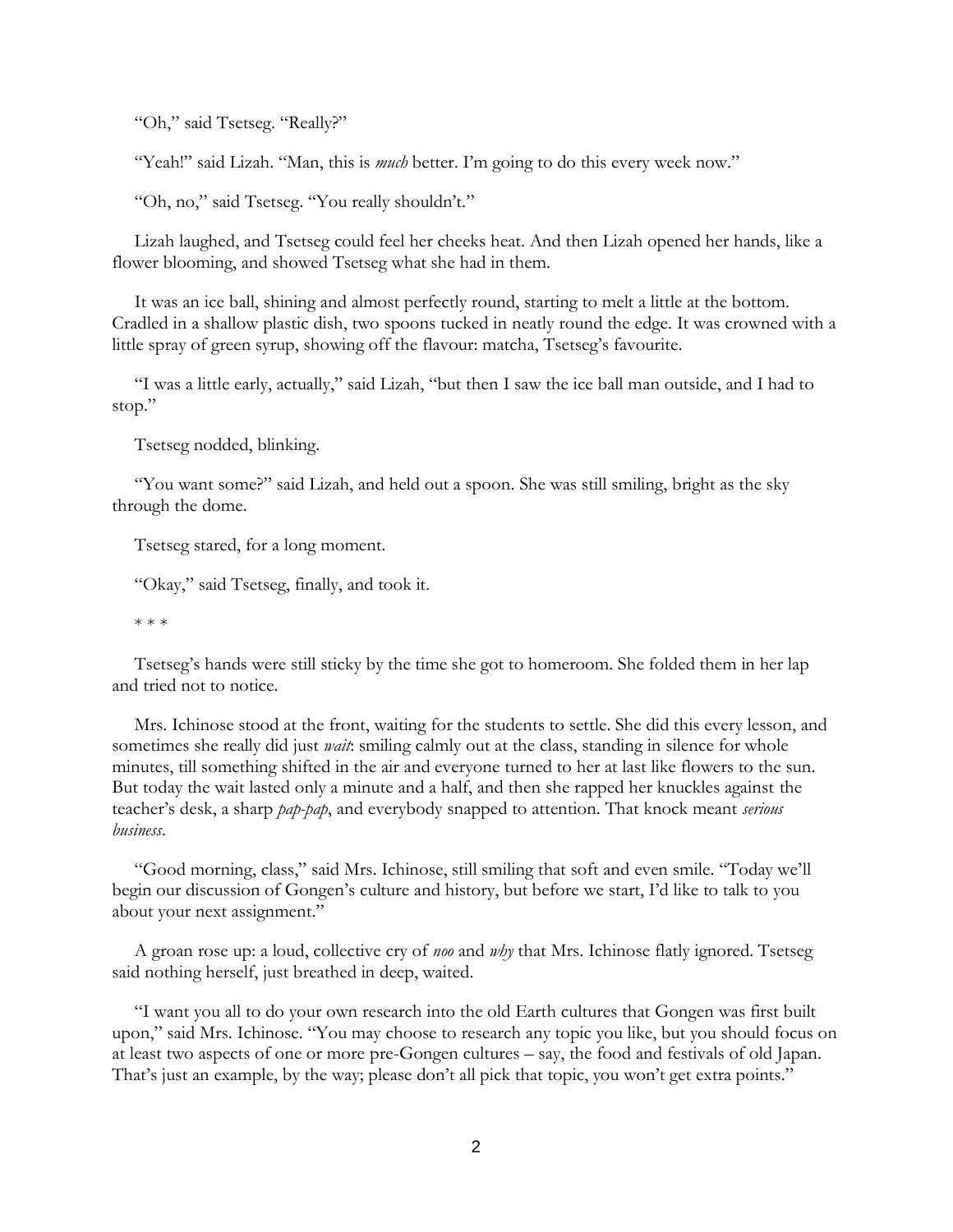Another groan, but this time it sounded softer to Tsetseg, made distant by the surprise she felt ballooning in her chest. This almost sounded *interesting*. Pre-Gongen cultures – why, her dad talked about that all the time, that and nothing else. Maybe, with this assignment, they'd actually have something to talk about at dinner.

"This is a pairs assignment," said Mrs. Ichinose, and the good feeling inside Tsetseg evaporated. "You and your partner will have two weeks to prepare a presentation – "

Tsetseg sighed and looked down at her desk, letting the rest of Mrs. Ichinose's speech wash over her like a wave. It just wasn't fair! Finally an assignment that she actually almost *wanted* to do, and she had to work with a partner? Where was she going to get one? She'd just have to wait till everyone else was partnered off and find whoever was left, and they'd have to *work together* knowing they were both last choice, and –

"Psst," hissed someone, from behind her. "Tsetseg!"

Tsetseg turned. Lizah was waving at her, one row back and two desks to the left. She was smiling again, the same smile she'd had when Tsetseg had dug into her ice ball, spoon clutched in her shaky hand.

"Be my partner?" said Lizah, and Tsetseg felt something lift from her chest.

For the second time today, Tsetseg said yes.

\* \* \*

"So, you were saying," said Lizah, "the lantern festival?"

They were in the library, sitting together at one of the desks, a pile of books growing around them as they raided the history shelves. Well, Lizah raided the shelves; Tsetseg stayed in her seat and read and took notes in her neatest handwriting. It was a good system, Tsetseg thought. It seemed to be working.

Lizah was perched on the desk itself, now, swinging her legs idly over the side. Tsetseg had been really worried that the table would tip over, but she'd gotten used to it. All those books should be enough to balance out her weight, probably.

"The lantern festival," said Tsetseg, shuffling her papers. "The, uh, the last day of the new year? You know how we have all these lanterns hanging in some of the streets?"

"Sure," said Lizah. "Like in the shopping district."

"Yeah," said Tsetseg, "well, I guess we've been making them forever. For thousands of years. It says here they used to just be for special occasions, but I guess we just kind of got used to them."

"Neat," said Lizah. "Lanterns are cool."

"I like them too," said Tsetseg. "I always thought that they were pretty, and now – well, is it weird that I like that they're old?"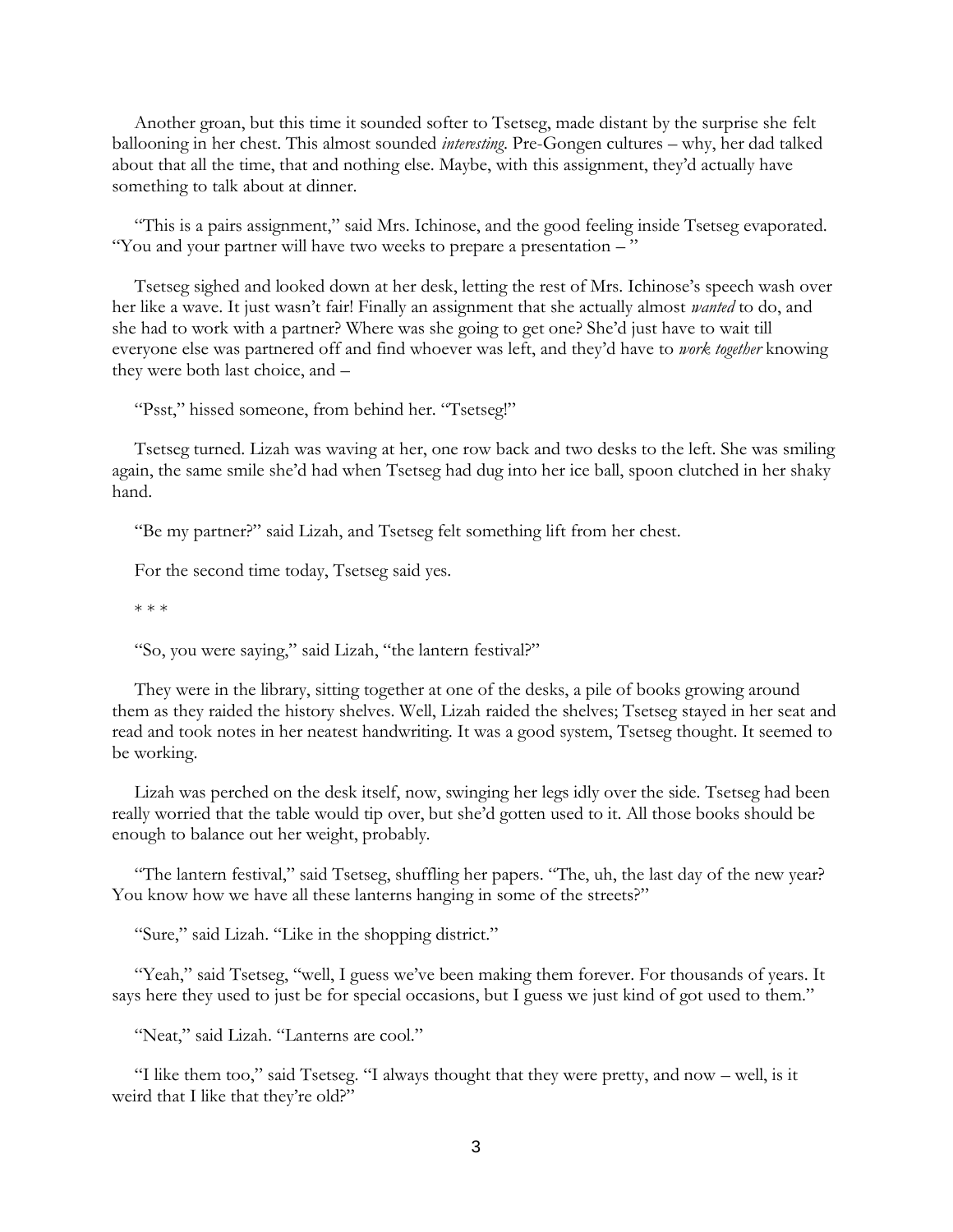Lizah tilted her head, looking at her. Like she was looking for the weird in her, like she could see it with her eyes. After a moment she shrugged, and Tsetseg felt herself relax.

"Nah," said Lizah. "Why, though?"

"I don't know," said Tsetseg. "I guess it just feels – realer, you know? Like they belong more, because they've always been here. Like that means they were meant to be."

"Hmm," said Lizah. "I guess."

Tsetseg turned back to her book. Lizah kicked her feet back and forth, and back and forth; Tsetseg wasn't staring or anything, but she could feel the table move.

"Hey, look," said Tsetseg, a couple of pages later. "There were *two* lantern festivals – they called the second one the *mid-autumn* festival, apparently, and they ate – something called mooncakes?"

"Oh," said Lizah. "I've heard about mooncakes. They were like bean paste buns, I think? But with a harder crust."

"I wonder why they stopped making them," said Tsetseg. "I want to try one."

"I mean, maybe they sucked," said Lizah. "I heard they put whole egg yolks in. That's weird."

"I bet it made sense," said Tsetseg. "I bet they tasted cool. My dad always says the old things are the best."

"Maybe," said Lizah, waving magnanimously with one hand.

They slipped into silence for a while, after that: Tsetseg reading, Lizah watching her. She was still looking at her when Tsetseg looked up, and she didn't even blink when their eyes met, only smiled.

"You're really into this stuff, huh?" said Lizah.

Tsetseg felt her cheeks heat. She shrugged.

"I guess," said Tsetseg. "I mean, it's our heritage, right? It's important."

"Not *my* heritage," said Lizah. "*I'm* Vietnamese. My great-great-granddad was, anyway. And one of my great-great-grandmothers, the one I was named after, she was from Singapore, and *she* wasn't Chinese either."

"Really?" said Tsetseg. "I thought they were all Chinese in Singapore."

"Nope," said Lizah. "My grandma says that's not true, like, maybe the historians just got lazy and forgot everyone else. Or they did it on purpose to make everything seem neat when it wasn't. She says it's, uh, he-ge-monic?" – sounding the syllables out.

Tsetseg didn't know what *hedgymonic* meant, but it sounded bad.

"Oh," she said, again.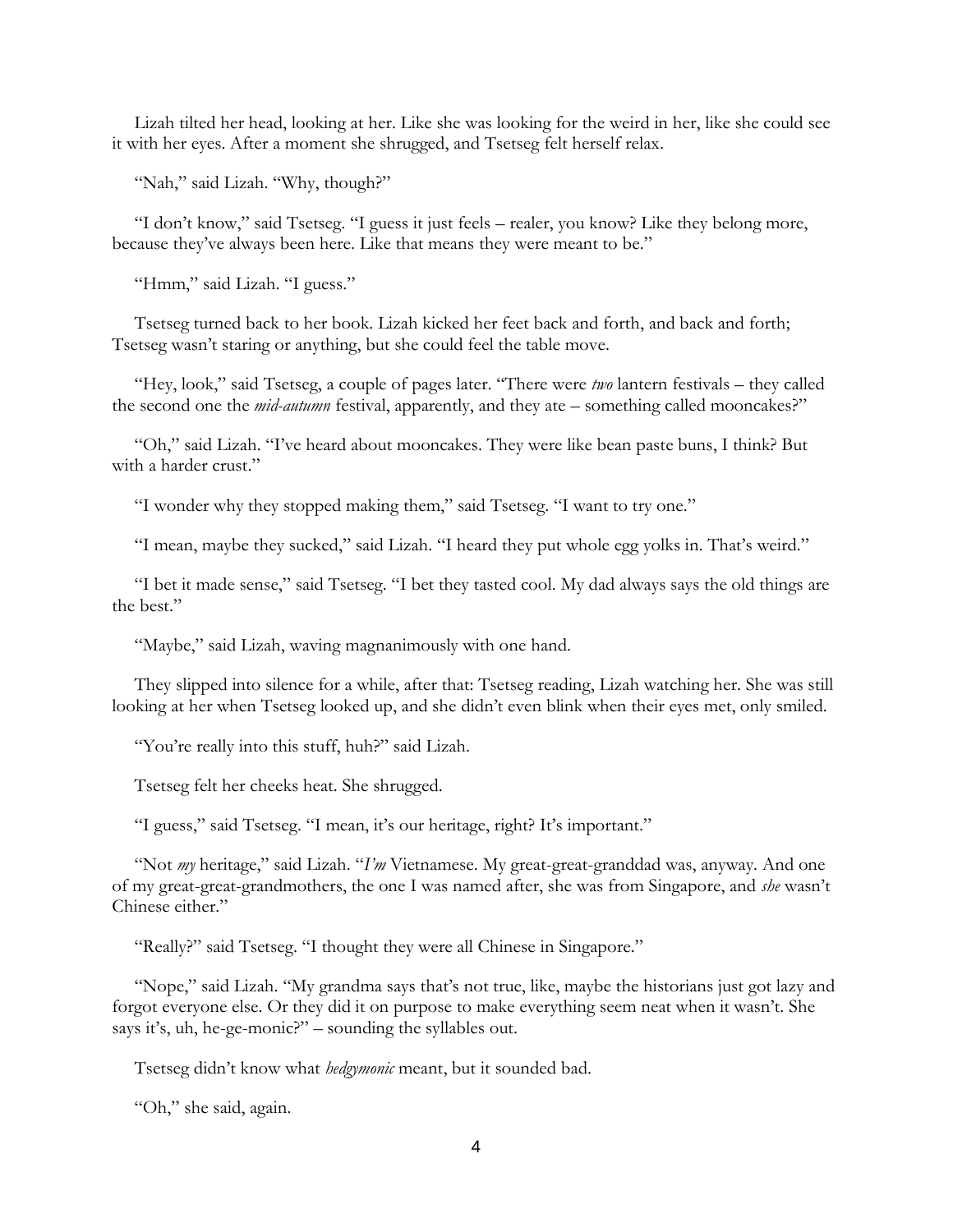"Yeah," said Lizah. "Anyway, so I don't really care about this stuff. It's all just stories to me. It's cool that you do, though."

"Yeah," said Tsetseg, and turned back to her book.

\* \* \*

Her father had never heard of the lantern festival.

Well, that wasn't necessarily true. He probably *had* heard of it; he'd had the same classes she did, after all, when he was her age. Someone must've done a presentation on it, or something. Maybe he'd forgotten.

Whatever it was, he didn't react when she mentioned it, or the mid-autumn festival either. When she asked him about mooncakes, he just grunted, and muttered something that sounded like "too sticky", and slid back under the hoverbike.

Tsetseg sat on the floor and waited for him to come out. It wasn't like she had anything better to do. She'd done nothing but homework all afternoon in the library, and her dad usually liked to at least be around whenever dinner was made in their house.

He slid back out again about five minutes later, wearing a new streak of grime across his left cheek. He glanced over at Tsetseg; fixed her with a look, long and considering.

"Dinner," he said, eventually. "You want dumplings?"

"I want to talk about my school project," said Tsetseg.

Her father raised an eyebrow. He stood up, brushing off his coveralls, and then leaned down to offer Tsetseg a hand up.

"Okay," he said, "talk then."

Tsetseg blinked. Her whole face felt tight in a way she couldn't explain.

"I don't want to *now*," she said. "I just – I thought you'd be interested. You like the past, and everything. *You* know."

"Not my past," said her father. "We're Mongolian. No lanterns."

"I *like* lanterns," said Tsetseg.

"Okay," her father said.

They stared at each other for a moment, then her father shrugged.

"Dumplings," he said, nodding, and headed off towards the kitchen.

Tsetseg watched him go. She couldn't understand why she felt so much like crying.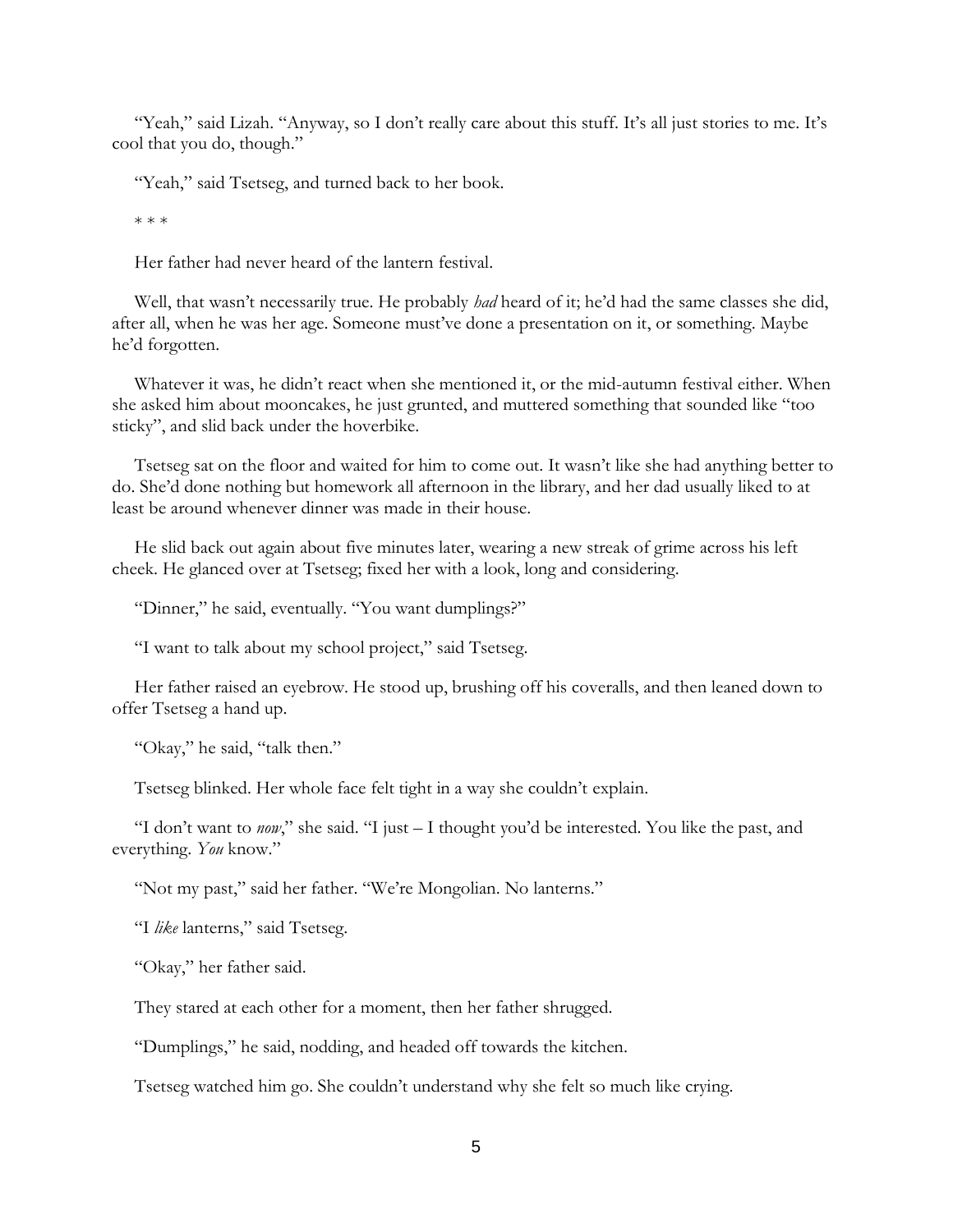\* \* \*

The next day was a Thursday, and Tsetseg was late for school, *again*.

It didn't matter why, not really. It never mattered; her teachers didn't care. They might have been concerned at first, but as soon as it became clear that Tsetseg's lateness wasn't a temporary crisis so much as a chronic condition, they had largely stopped worrying about them. Now when she was late they approached her not with questions but with flat disapproval, or barely-veiled disdain, or – best of all – no reaction whatsoever. Tsetseg was deeply, profoundly grateful for that last one, though of course she never said this out loud. The other two she could live without, but at least they were quieter.

Mrs. Ichinose did that last thing, kindly and gloriously: ignored Tsetseg completely whenever she slipped guiltily into class, always called on her later like nothing had happened. It was for this reason that Tsetseg liked her better than any of her other teachers and felt a rush of relief whenever she was late on a day when she had Homeroom for first period.

Thursday was one of those days. So it should've been fine, really: embarrassing, but fine.

Except that, for some reason, Mr. Mori had been roaming the halls. He caught her right before she reached her classroom, which Tsetseg thought was really pretty unfair.

"Sansar, isn't it?" said Mr. Mori. "What are you doing out of class?"

"I was just going in," said Tsetseg, and then, belatedly: "sir."

"But the bell rang five minutes ago," said Mr. Mori, which was not exactly *new* information, but Tsetseg couldn't exactly point that out.

And then it was a whole speech about punctuality, again, and about respect, again, and about how Tsetseg clearly had neither – Mr. Mori had remembered her previous late-coming incidents, apparently, what kind of luck was *that*? – and it was all very bad, but Tsetseg had heard a lecture like this before, so she let it wash over her and didn't react. And that worked out alright, until:

"You know, Miss Sansar," said Mr. Mori, "this is a good school. We take only the best students here – clever, disciplined, well-mannered. Poised to succeed. When we accepted you, it was because we believed that you were that kind of student. The right kind. Were we wrong about that?"

And Tsetseg swallowed hard, and said "no sir, sorry sir," and then he let her go to class.

But the words stayed with her, stuck in her throat like the bad kind of peanut butter, the cheap brand her dad always liked to buy unless Tsetseg kicked up a fuss. And Tsetseg tried not to think about it, to forget about it and pay attention to the lesson, but it was hard. It was really hard.

She thought hard about lanterns instead, but that didn't help at all, for some reason.

\* \* \*

Her father picked her up that day. *Figures*, thought Tsetseg, and got on the hoverbike.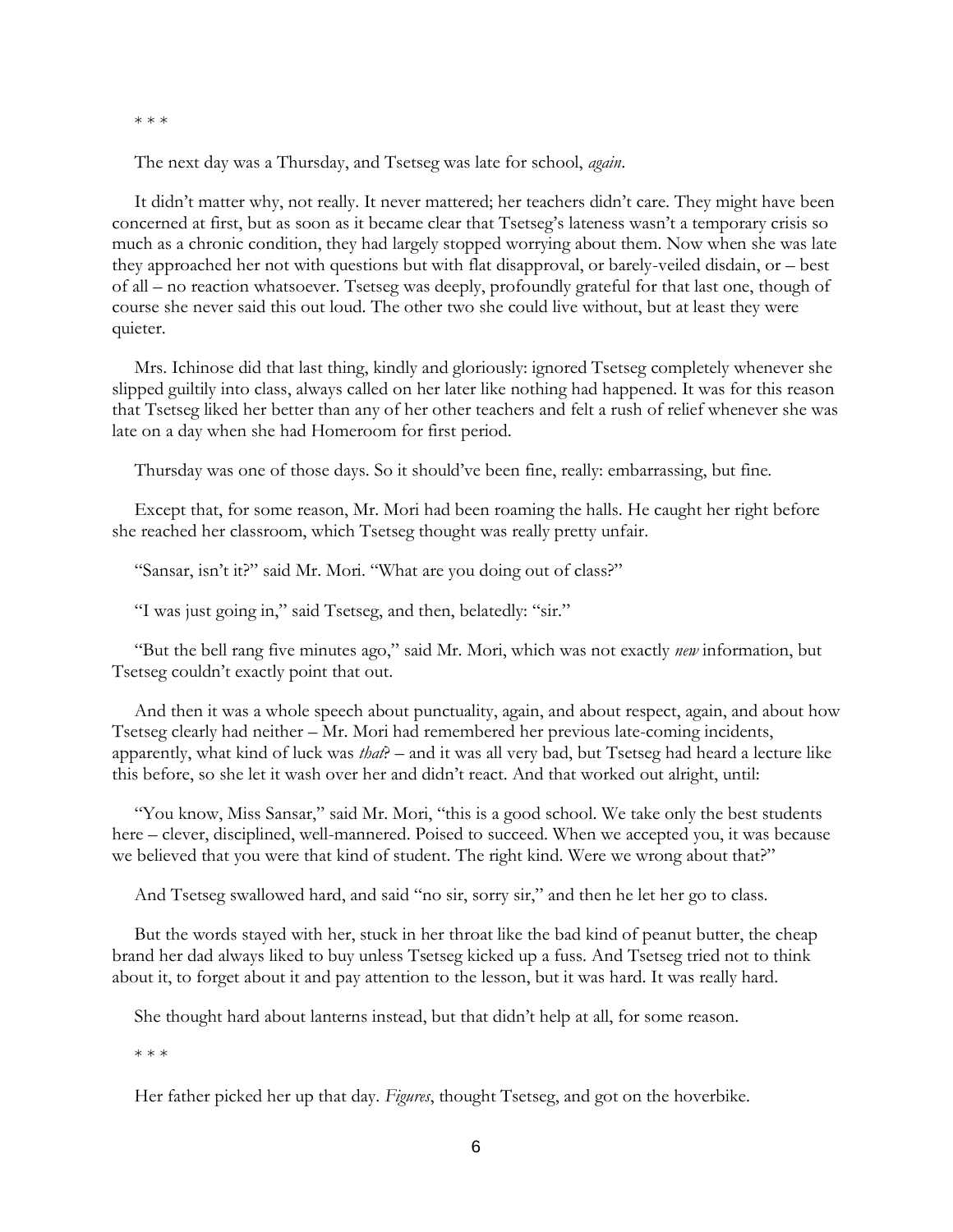The ride home was quiet, and so was the walk into the house, and the silence lasted through Tsetseg putting her bag down on the sofa, changing out of her uniform, pulling out her homework and putting the relevant papers on her desk. But then she wandered into the kitchen for a snack, or a cup of juice, something, and her father was waiting for her.

"Mongolians did not have the lantern festival," he said, with absolutely no preamble. Tsetseg swallowed hard.

"I know, dad," said Tsetseg.

She gripped her mug tight, in both hands. Tried to squeeze past him and back into the hallway.

"We had Tsagaan Sar," said her father, and Tsetseg froze. "New year festival."

"Oh," said Tsetseg.

"No lanterns," her dad said, shrugging. "No mooncakes. Lots of milk, lots of meat. Lots of dumplings."

"Dumplings?" said Tsetseg.

"Yes," said her father. "Hundreds. Whole mountain for every family, your grandmother said. She only made us five each. Lot of work."

"Grandma made dumplings?" said Tsetseg. "She made special new year dumplings?"

Her father shrugged again. He was frowning a little, but it was the thinking kind of frown, not the angry kind, so Tsetseg wasn't worried.

"Grandmother made a lot of things," he said. "Lots of old recipes. Some she wrote down. In the house somewhere."

Tsetseg put her mug down on the nearest counter. Her heart was beating faster than it had in a while; even faster than it had when she was on the hoverbike. Then again, hoverbikes were normal. Tsetseg sat on a hoverbike every day. This, though. This was special; this was something new.

"I didn't know about that," said Tsetseg. "You never mentioned it before."

"No," said her father. "Guess not."

"You never cooked any of that stuff for me," said Tsetseg.

"No," said her father, again, and: "forgot. Till conversation yesterday. You reminded me."

"Oh," said Tsetseg. "Okay."

"Sorry," said her dad, and Tsetseg blinked twice to make sure she wasn't hallucinating.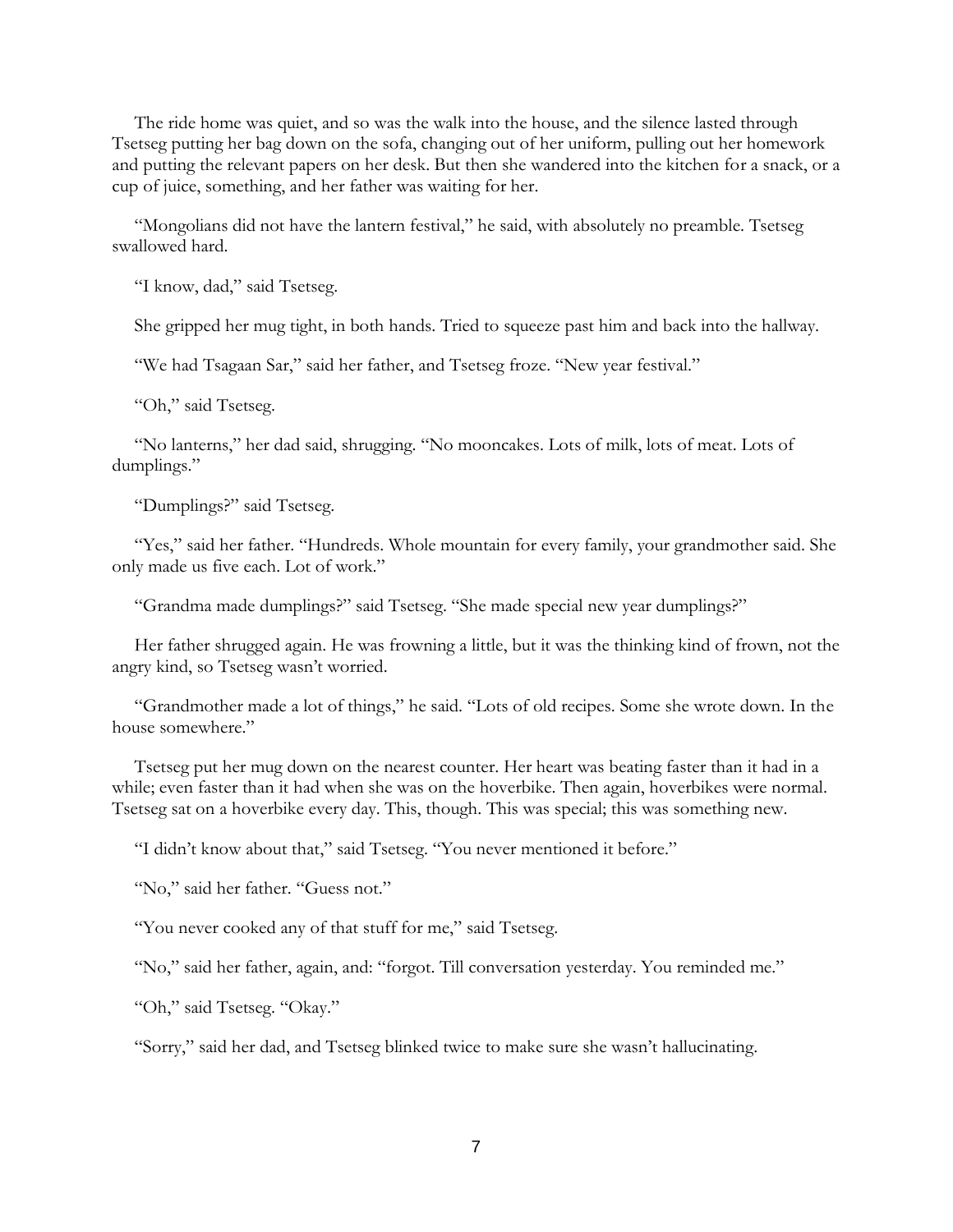She hadn't, though. He really had apologized. And he was looking at her now, with the sort of long considering look he usually reserved for the underside of the hoverbike, and Tsetseg held her breath for a full fifteen seconds.

Then her father blinked, and shook his head, and turned to the fridge, and: *well,* thought Tsetseg, *that's that.* Except –

"Lunch now," said her father. "Later, tell you about Naadam. Horse festival. Wrestling too."

Tsetseg nodded so hard she thought her head might snap off.

"You want sandwiches?" said her father.

He yanked the fridge door open, pulling out mayonnaise. Eggs, too. Egg salad was Tsetseg's top favourite filling.

"Yes," said Tsetseg. "Yes, I want sandwiches."

So Thursday turned out to be alright, after all. Friday was much better. On Friday, Tsetseg went to the library.

Well, Tsetseg and Lizah went to the library, technically. But Tsetseg did all the reading. Lizah, again, spent most of her time running for new books whenever Tsetseg wanted them, and sitting on the study desks with her legs dangling over the edge, and ceremoniously sticking brightly-coloured divider tags on all of Tsetseg's notes in a pattern that Tsetseg herself could never hope to understand. At one point she peeled an entire orange. The librarian had almost thrown them out for that one, but Lizah offered her a piece, holding the orange very pointedly *away* from any and all paper products. Apparently that made it okay.

Lizah had not been very excited to go to the library, but she had gone anyway. Tsetseg wasn't sure why. That had been Lizah's question, actually, *why*: specifically, *why go to the library now when you've already done way too much research?*

Tsetseg had taken exception to the idea of "too much" research. Lizah had said that she was entitled to her opinion.

But she had come,picked out what she claimed was every book in the library on Mongolia, and stacked them all in an unwieldy pile on the desk beside her.

The books were *amazing*. There was so much in them: recipes for biscuits and meat roasts and more kinds of dairy products than Tsetseg had ever considered the possibility of, rules for wrestling and ceremonial horse races, photos of traditional costumes, which, well. Tsetseg wasn't sure she could pull off those big hats, but they sure looked nice on other people.

They were also really colourful, all those reds and yellows and greens. Tsetseg had never worn a lot of colour; the thought of it scared her a little. Even the red-and-gold trim on her uniform had

<sup>\* \* \*</sup>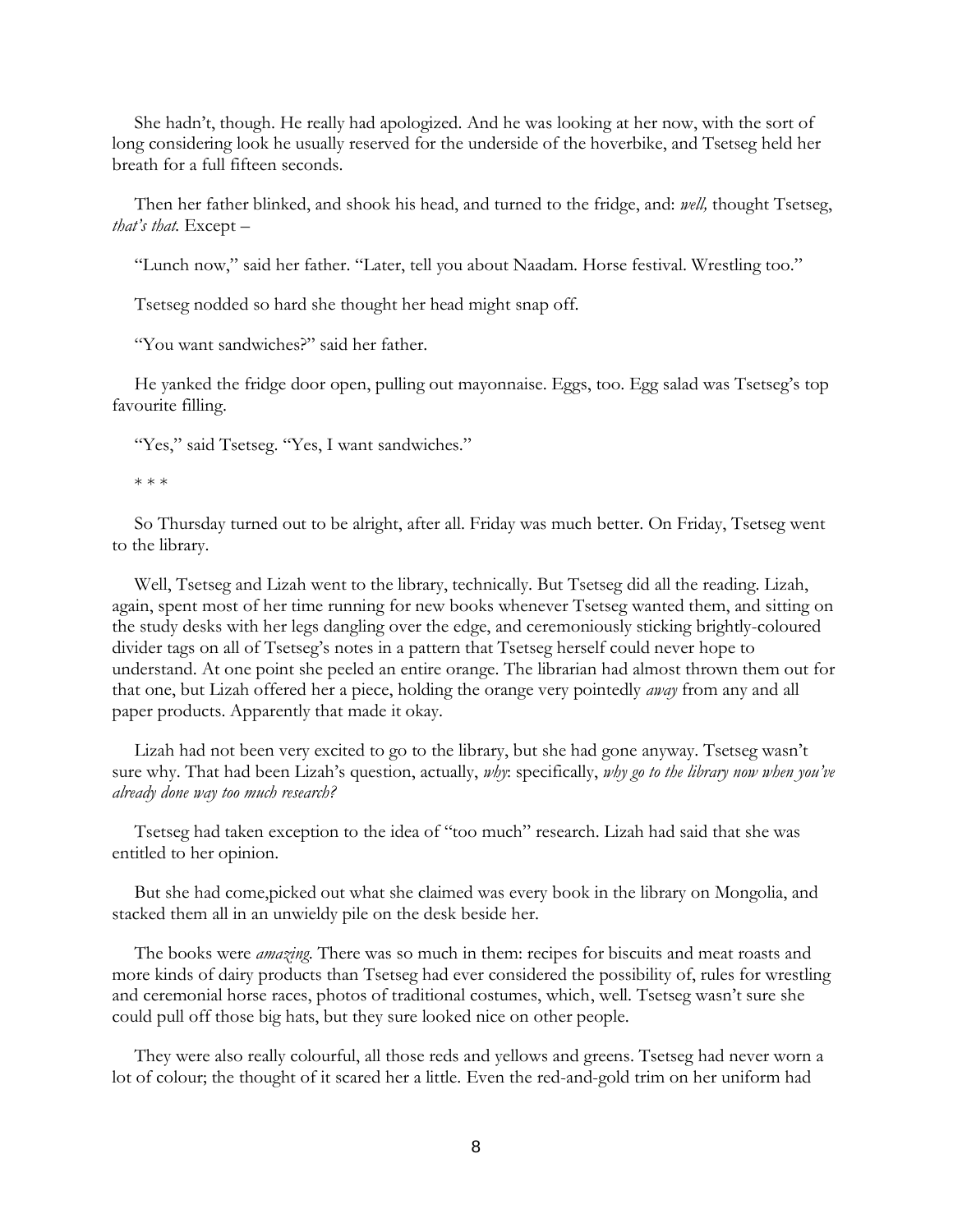always felt like too much. Still though, she thought, tracing a finger over a picture of a woman dressed in pink and lilac and a rich deep turquoise, maybe she could give it a try.

She lost herself in reading for a long time, and then she looked up, reaching for another book – and found that the pile was gone.

Tsetseg frowned. Lizah glanced up from – well, another book actually, and hang on, was that a *romance novel?* – and looked at her, blinking.

"What's up?" said Lizah. Tsetseg frowned deeper.

She looked at the pile of books again, now relocated to the other side of the desk to show that she was done with them. On second glance it was smaller than she'd thought – a *lot* smaller. And kind of dusty, actually, the edges of some of the covers fraying.

"Are you sure that's all of them?" said Tsetseg. "All the books."

"Yeah," said Lizah. "I checked twice."

"Oh," said Tsetseg.

They sat in silence for a moment. Then Tsetseg jumped: Lizah had poked her in the shoulder.

"Are you okay?" said Lizah.

"What?" said Tsetseg, then: "oh. Yeah. I just – I thought maybe there would be more."

Lizah nodded. She looked sort of – thoughtful. It was a new look for her, but it seemed to suit her pretty well.

"They don't have much on mine, either," she said. "Well, there's some about Singapore, but mostly the Chinese half, which isn't worth much to me. A bit more about Vietnam, but nothing I haven't heard at home."

"You looked it up?" said Tsetseg. "I thought you weren't interested in this stuff."

"Well, I'm not interested in China," said Lizah, shrugging. "Which is what you were looking at before. And I'm not really interested in this assignment – sorry for making you do all the work, though. I'll make the slides if you want."

"It's fine," said Tsetseg. "But – okay."

"Cool," said Lizah. "But yeah, no, of course I care. Like you said, it's our heritage, right? And my parents care, and my grandparents, and if I have kids I'll pass my stuff on to them, too. But that's private stuff. Home stuff. It doesn't have to be in school with me, if it's not welcome."

"It – could be welcome," said Tsetseg. "You could put it in the presentation. If you wanted."

Lizah blinked. For a moment it looked like Tsetseg had actually thrown her. Then she grinned, warm and open, right at Tsetseg. Bright as anything.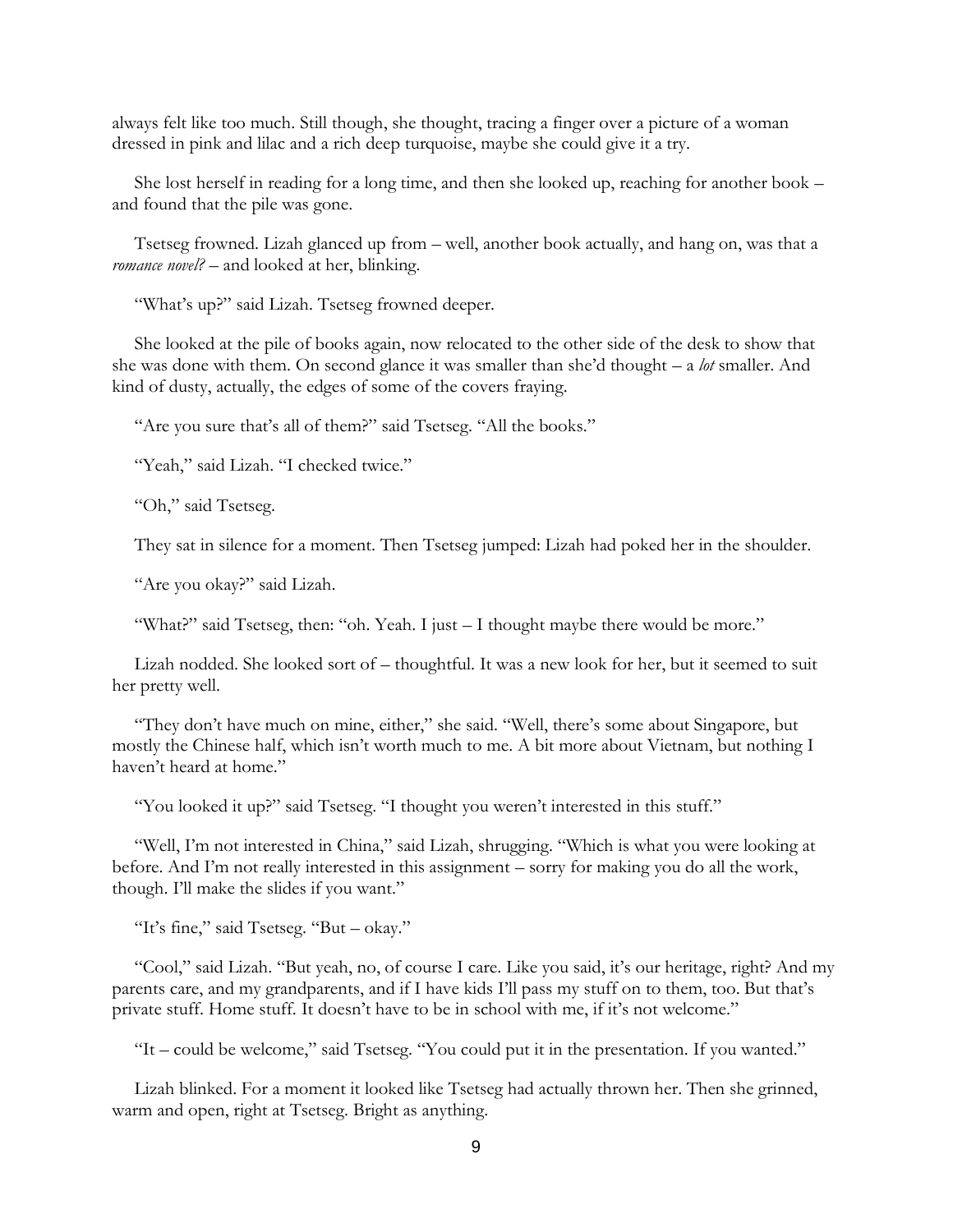"Nah," said Lizah. "We wouldn't have space for all that, and I want to hear about yours."

"Yeah?" said Tsetseg.

"*Yeah*," said Lizah. "It's so cool – I'm glad you're my partner, you know, you've got all this interesting stuff. So: come on. Tell me about Mongolia."

\* \* \*

Tsetseg walked home, after; it took a while, but that was fine. It was pretty hot, too, and normally Tsetseg would be sweating and irritated and almost tempted – almost! – to say a swear word, but today she didn't even feel it over the sound of all her Thoughts.

Her head felt weirdly full – of facts, probably, and Tsetseg could almost feel them buzzing around in there, jostling with each other, dancing on the tables. Were there tables in your brain? Probably not.

She was going to have to get it together.

It was hard, though, after reading all those books and writing down all those Facts and getting to tell Lizah about it, in a long rambling stream that poured out of her for what must have been a solid twenty minutes. Her mind was full of visions of steppes and horses and weird round houses made of felt, and amazing colourful outfits, and cookies shaped like feet, and this strange milk thing that people had to stir whenever they passed through a doorway or something – ?

She would have to ask her dad about that. Probably he would know. He was always thinking about this sort of stuff, and talking about it, even if he had never given Tsetseg *details* before the other day, and what if his brain was like this all the time? No wonder he could never seem to get her to school before final bell.

She would ask him, she decided, as soon as she got home – and she tried, going straight to the garage instead of through the front door like usual, but he wasn't there. Tsetseg even checked under the hoverbike, just to be sure.

That was weird. Not, like, *weird* weird, but weird. Tsetseg went inside the house, full of vague suspicion, and she put down her bag, and she wandered into the kitchen.

She wasn't sure what had led her there. Maybe it had just been a guess; her father was in the kitchen a lot, he liked to cook, so that would've been reasonable. Maybe her subconscious had been hungry. Or maybe it had been the smell, which she must've noticed as soon as she walked through the door, strong as it was, and which she was really paying attention to now: the thick, pungent scent of hot milk, fatty and salty and sour.

"Oh, Tsetseg," said her father, "you're home."

He was standing by the oven, gloves on, pulling out a tray of something that looked thick and hard, cut into small white cubes. He put the tray down on the counter, waved Tsetseg over. The smell got stronger as she drew closer, made her want to wrinkle her nose.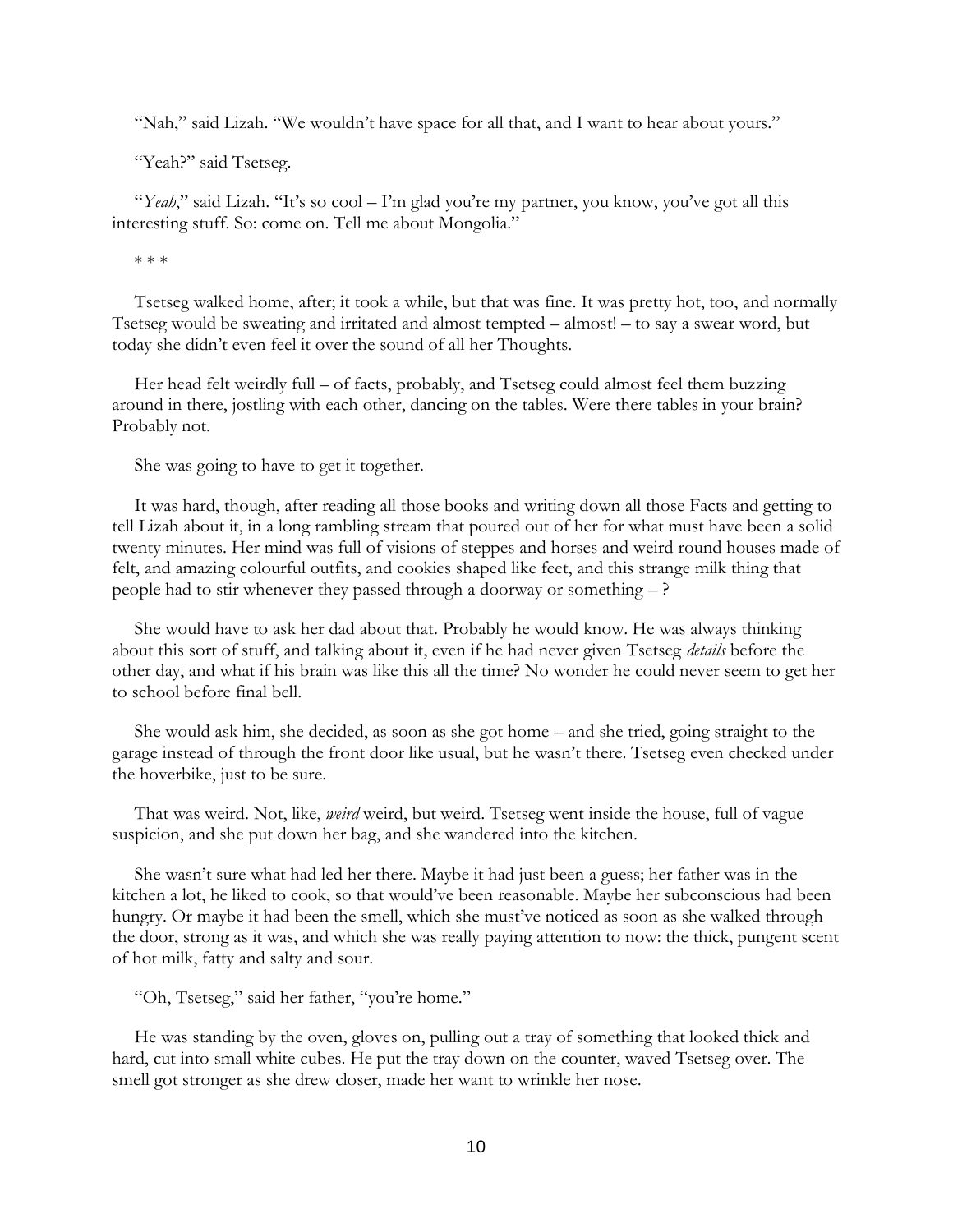Her father took off the oven gloves. He picked up a cube between thumb and forefinger, and held it out to her.

"Aarul," said her dad. "Mongolian dried curd. Leave milk to curdle, bake in the sun. Your grandmother wrote down a cheat's way – boil the milk, bake the curds. Not the same. But close enough."

Tsetseg took the cube, held it in her fingers. It felt smooth, solid, almost like a stone. She stared at it, transfixed. Not the same, but close enough.

It was a Mongolian snack – a *real Mongolian snack*. Her dad had made it, he'd made it *for her*. Her heritage in a little chalky square, put together *all for her*. All for *Tsetseg*.

Her heart was beating very hard. She cupped the piece of aarul in her palm. It was light, just a little thing, but it felt heavy to her. Heavy like something special, heavy like gold.

"Grandma used to make this?" said Tsetseg. "She used to make this for you?"

"Not often," said her father, shrugging. "Once or twice, maybe. Common in Mongolia, though. Everyone ate it, long ago."

Everyone ate it. And now Tsetseg was about to eat it. Tsetseg was about to be part of *everyone*.

She lifted the aarul to her lips, slowly, slowly. Took it in her mouth, bit down.

It was –

Well, it was *hard*, that was the first thing. Tsetseg bit into it and it only made her teeth ache. She'd have to suck on it instead, like a piece of hard candy – only it *wasn't* candy, it was really only a little bit sweet. Mostly it was sour: like strong yoghurt with lemon in it, and milky, not *creamy* but really *milky*, that cooked-milk smell hitting her all over again. Goat's milk, specifically. Tsetseg didn't know where her father had gotten hold of it, but it had to be. She could practically smell the goat.

Tsetseg held it there in her mouth, sucking on it, tasting it. Thinking about the flavours, all the tastes of a home she'd never known at all. Thinking about home, and belonging, and heritage, sucking on that little white rock with the smell of milk and goat and cheese –

Tsetseg spat it out.

She hadn't meant to. Hadn't even realised she was doing it until she caught it in her palm, soft around the edges and wet with her spit. She hadn't meant to do it at all.

But she had.

She stared down at her hand for a long moment. She could feel her father watching her, quietly. She could feel the tears start to prick in her eyes. She could feel the panic building, something in her starting to scream.

Tsetseg did the only thing she could: she ran.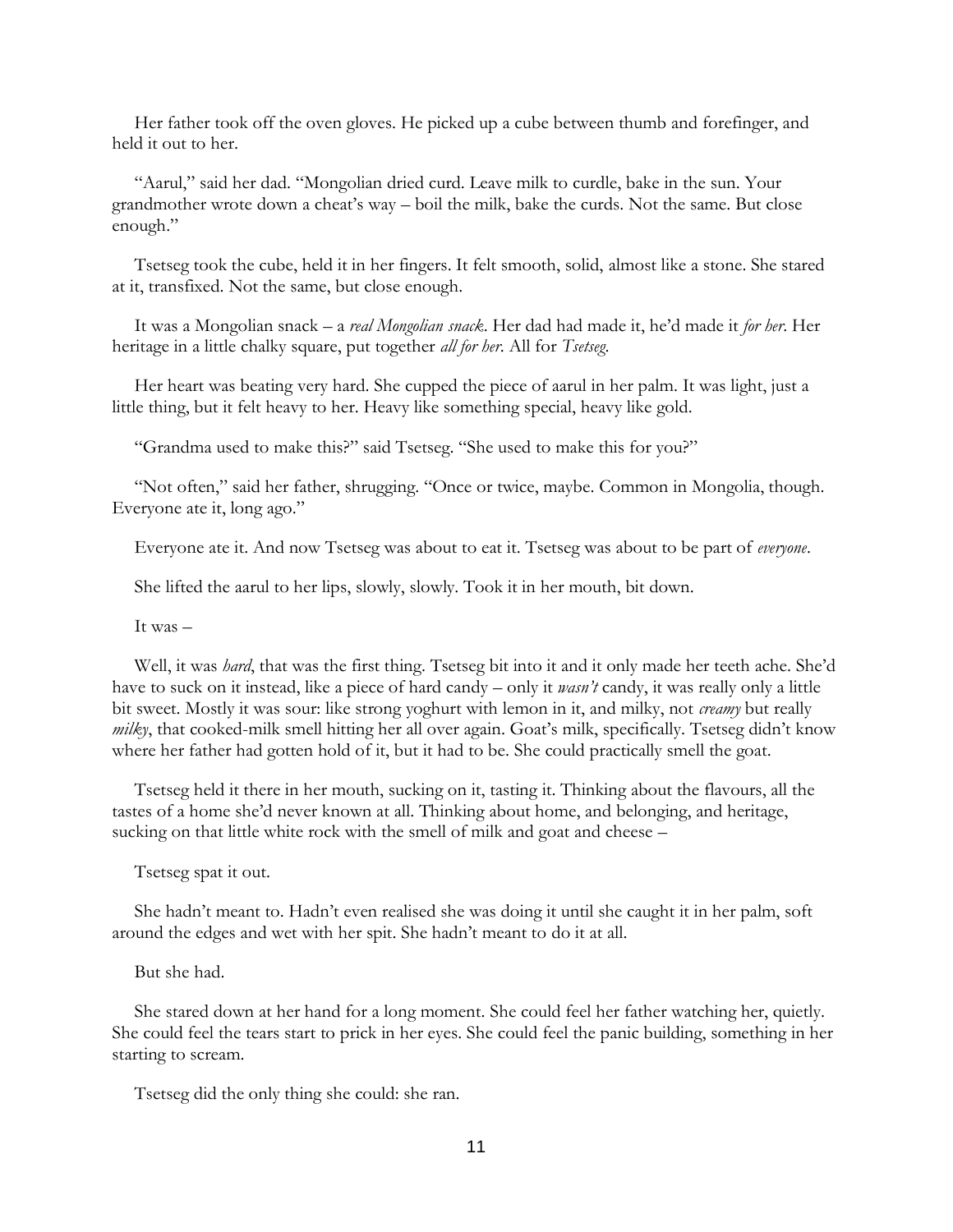\* \* \*

Her father found her in her room, crying on her bed like a stereotype.

He came in without knocking and sat down on her bed in silence. Tsetseg buried her head further into her pillow. The sobbing had mostly passed, by then; she was just sort of *leaking*, quietly and unintentionally, which was extremely gross and fully unfair.

Tsetseg snuffled. Her pillowcase was beyond description and would probably have to be burned. She shut her eyes and tried not to think about it.

Her father shifted, a little, rocking the mattress with his weight.

"Don't like it either," he said, finally. "Aarul. Too sour."

Tsetseg almost laughed. It came out as a moist sort of cough, which made her feel hysterical.

"Maybe you made it wrong," she said.

"No," said her father. "Followed the recipe."

"Ugh," said Tsetseg.

They were both quiet for a long moment. Then Tsetseg sat up, slowly, painfully, her head still buzzing with thoughts – different ones, now. Her stomach flipped, once and then again. Perhaps it had been good that she hadn't managed to swallow; the aarul would probably have come back up.

Her father was watching her, his gaze intent but calm, even. No anger or judgment, just a little worry. Tsetseg looked away.

"Don't have to like it," said her father, and Tsetseg shook her head.

"I do," she said. "I did. I wanted – I'm not right, don't you know that? I don't fit in here. I have like one friend and he's annoying, and I'm late for school all the time, and I'm scared to talk to people, and – and I'm not right."

"Tsetseg," said her father.

"No," said Tsetseg, "no, you don't get it. I thought – you know, the past, maybe if I could find something about it that was mine, maybe I would feel like that meant I was meant to be here, you know? Like me and this world grew out of the same places, so we had to fit together."

Her hands were folded in her lap; she twisted them together, tight. Her left palm was still sticky with spit.

"But we didn't," said Tsetseg. "I mean, I'm not Chinese or Japanese or anything. And I thought – I thought, maybe I could just be Mongolian, like you. But I can't."

Her father frowned.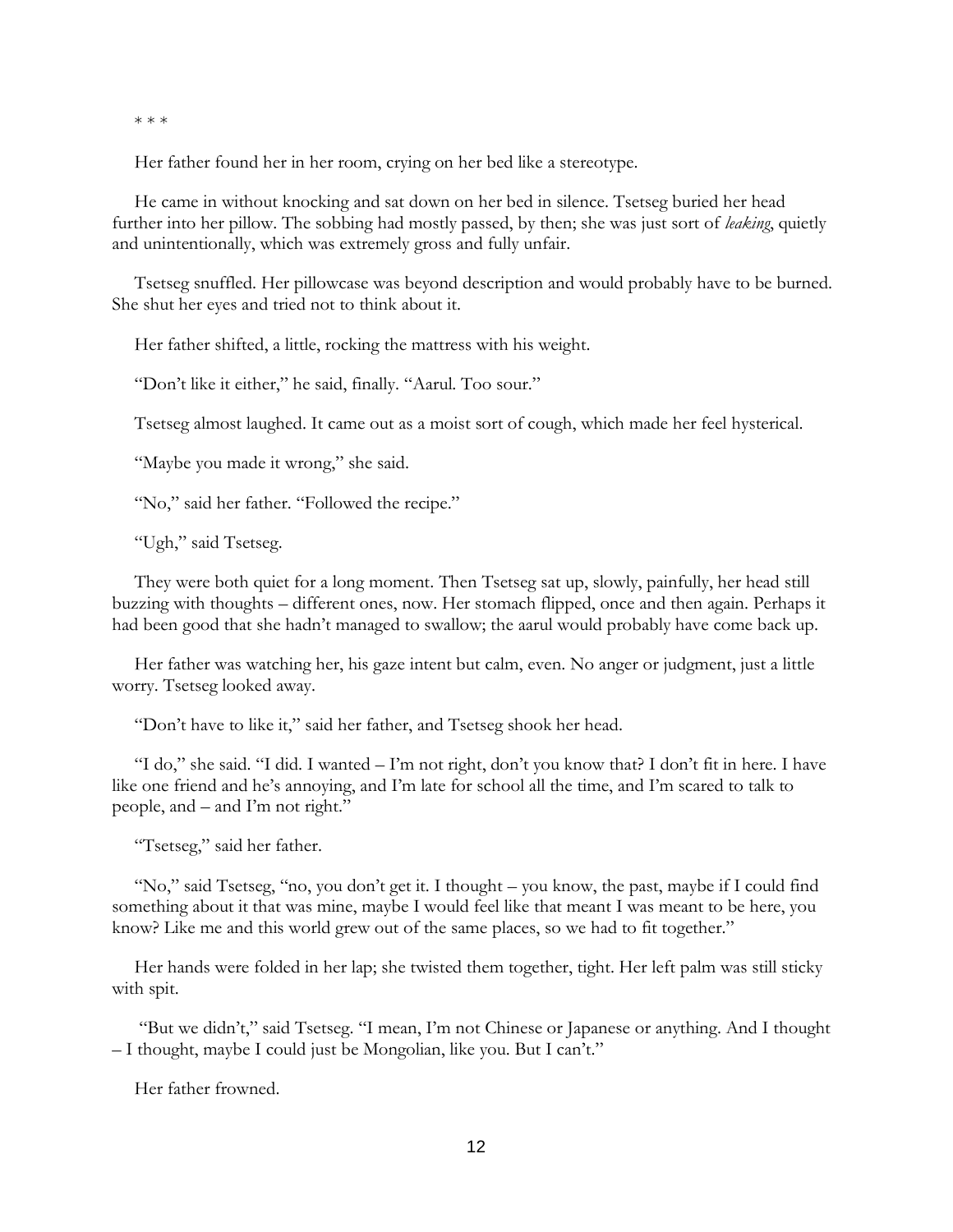"Don't have to like it," he said. "Doesn't matter."

He was looking at her like – he was looking at her, so *hard*, and Tsetseg thought he *must* see her, he must get it, the way he was looking. But he didn't, he couldn't; it was so obvious, to say a thing like that. He didn't understand at all.

Tsetseg lay back down. She felt very tired.

"I want to be alone now," she said.

Her father said nothing, just looked at her some more. And then, after the longest moment, he nodded, and stood up; and he left, just like she'd asked, closing the door behind him.

\* \* \*

The weekend was quiet. On Monday, Tsetseg went to school on time.

It was the day of the presentation, and Tsetseg was ready: she'd done her research and planned out her speech, and Lizah had made a set of really quite good slides, stuffed with pictures, and she'd sent them to Tsetseg on Sunday night so they could both have a copy.

Something had stirred in Tsetseg, looking at those slides, though she still couldn't tell if it was a good something or what.

It didn't matter; she was prepared, was the point. Prepped and perfect and ready to go. And she felt that way as she walked to class and sat at her desk and felt Lizah's gaze on the back of her neck, and watched Mrs. Ichinose wait for the class to settle down, and waited.

She was ready, and she felt ready. And then Mrs. Ichinose called her name, and Tsetseg froze.

She didn't even notice she was doing it, at first. In her mind she was getting up, walking to the front, facing the class. She could see Lizah plugging in her drive so their slides appeared, hologramsharp, all around them. She could hear herself speaking, though she couldn't understand the words.

But none of that was real, and neither was the taste flooding through her mouth suddenly: the taste of boiled milk, and spit, and disappointment.

"Tsetseg?" said Mrs. Ichinose, one more time. "Norlizah? Are you ready?"

Tsetseg blinked at her. She didn't say anything; she didn't know what to say.

And then, behind her, Lizah stood up.

Tsetseg whirled round to look at her. Lizah looked calm, composed, contrite. Her eyes wide, her chin tipped up. She glanced over at Tsetseg, just the quickest of looks, then turned back to Mrs. Ichinose. Her hands gripping the edges of her desk.

"I'm sorry, Mrs. Ichinose," said Lizah. "We can't present today. I forgot to bring our slides – they're on my drive at home."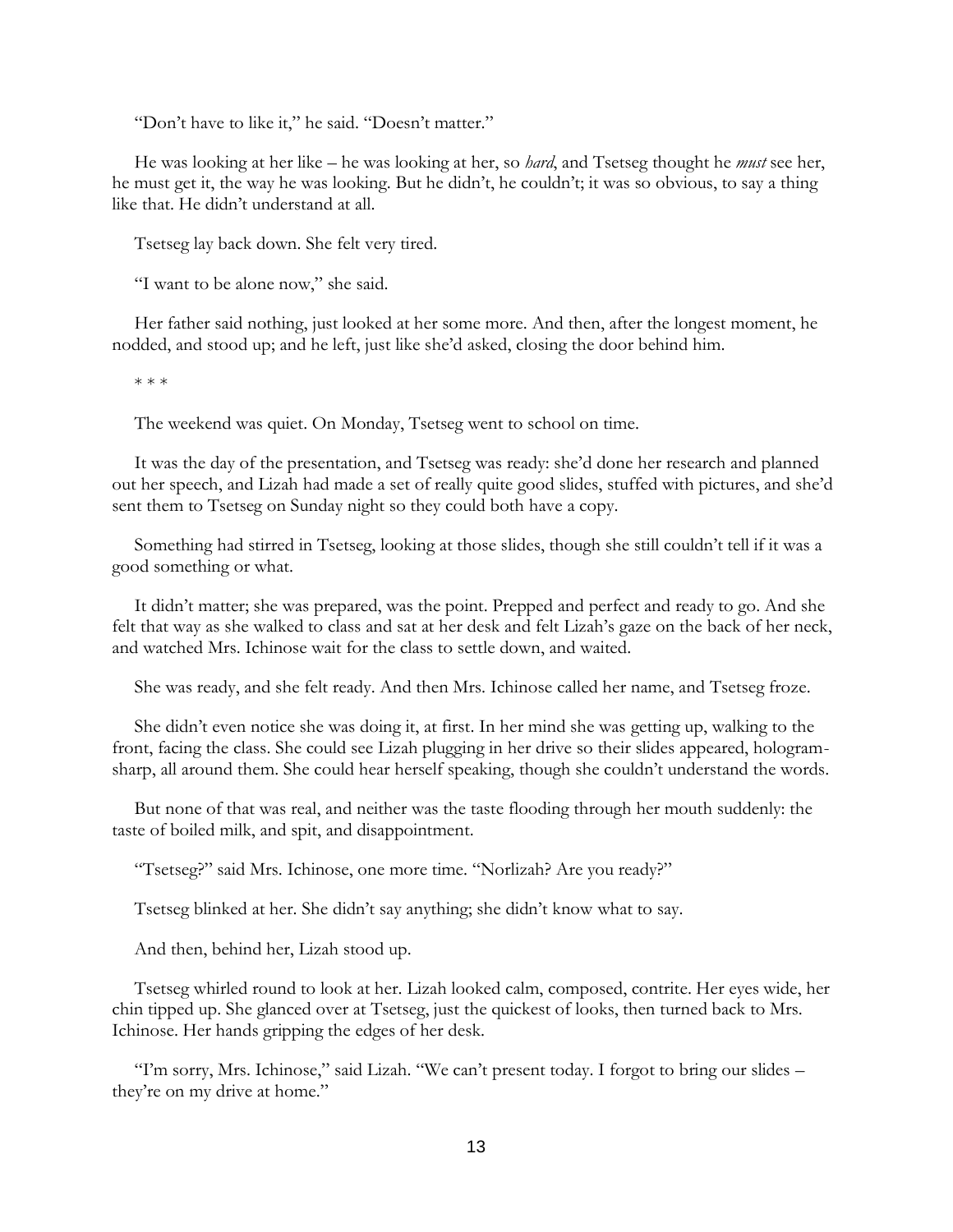Mrs. Ichinose frowned. She looked from Lizah to Tsetseg, back again.

"The presentations are due today," she said. "You knew that. If you're not prepared, I'll have to mark you both down."

"Not Tsetseg," said Lizah. "Please, Mrs. Ichinose, that's not fair. It was my fault; I was in charge of the slides. I promised her I'd bring them. She didn't even know I'd forgotten till just now."

Mrs. Ichinose sighed. Tsetseg felt something loosen, deep in her chest.

"Alright," said Mrs. Ichinose. "We don't have time for all the presentations today, anyway. But you'll go first tomorrow, and you'd better have everything with you."

"We will," said Lizah. "Promise."

Mrs. Ichinose sighed again, waving for Lizah to sit down. She called the next pair – Li Xiu and Jae Hyun, and wow, *that* was going to be interesting – and that was that was that. Tsetseg clenched her fists and tried to calm down. Her brain was buzzing, like it had on Friday: full of thoughts.

Lizah caught her eye. She winked. Tsetseg turned back to the front of the class.

\* \* \*

"Why did you do it?" said Tsetseg, after.

Lizah blinked at her. Shrugged.

"Well," said Lizah, "you're my friend."

She looked so casual about it, too. Smiling, posture loose, like it couldn't possibly matter. Like she hadn't just taken a scolding for Tsetseg, because Tsetseg had frozen and screwed up in front of everyone, and she hadn't even bothered to ask why. Like that was okay.

"But you got in *trouble*," said Tsetseg. "But you – "

"If we present tomorrow she won't dock us," said Lizah. "You heard her. It'll be fine."

"You said it was your fault," said Tsetseg. "Why would you say that? Why would you tell her that?"

Lizah tilted her head, just a little. She was looking at Tsetseg again, that long quiet look she'd had so many times in the library. Like she was figuring Tsetseg out, peeling her skin back just a little. Layer by layer, but not to hurt her. Just because.

"You know," said Lizah, "when I first came here, I was really scared. All the time. Scared I wouldn't fit in, scared I wouldn't be right. Scared no one would like me – teachers, classmates, whatever – because I didn't belong here. Because maybe one day I'd just break some sort of rule and not even know it, and then they'd all see."

Tsetseg said nothing to this. She swallowed; her throat suddenly dry.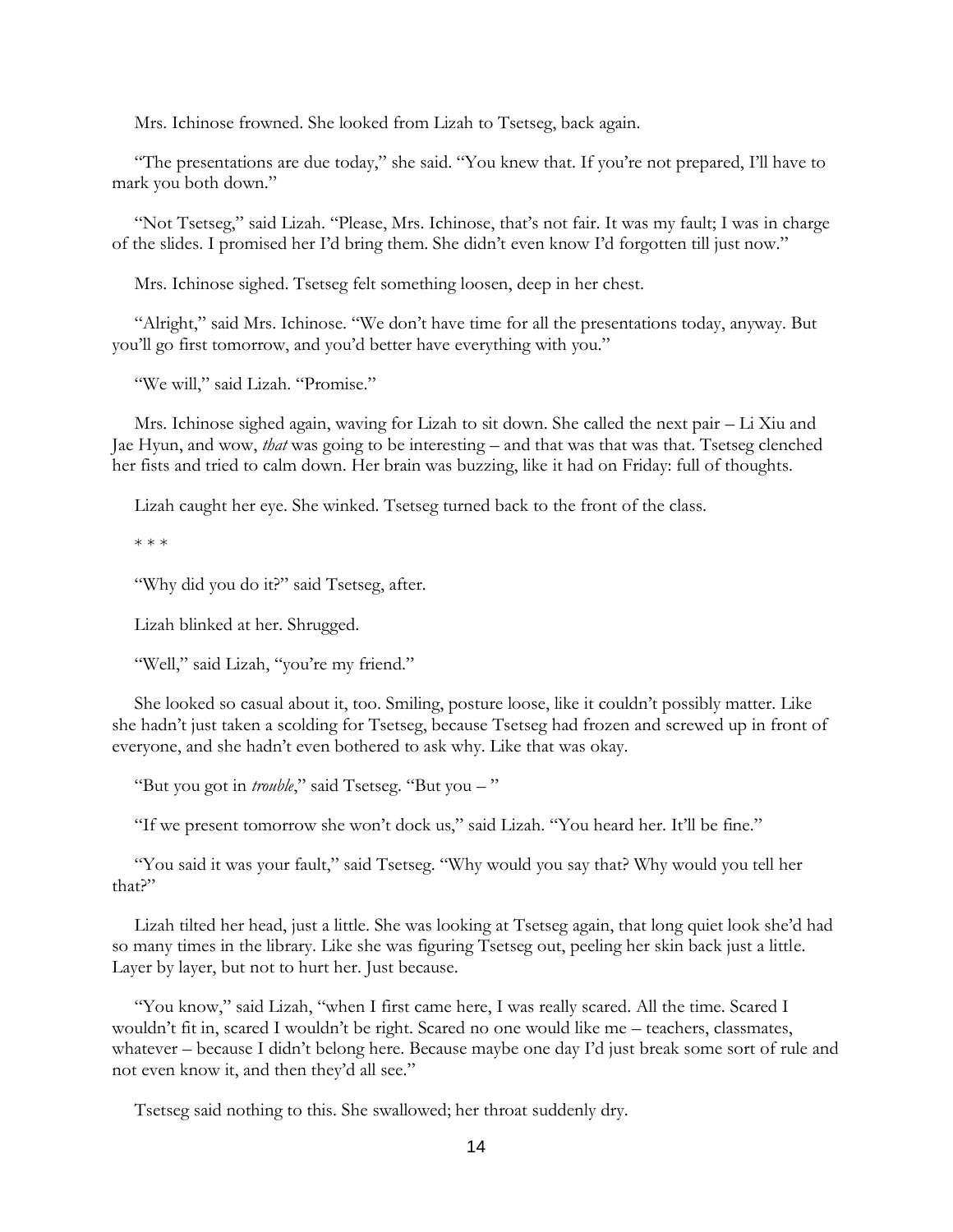"But then I saw you," said Lizah, "and you were late for school, right, and they made you sit outside so you'd be embarrassed, and you just sat and like – you were late again, and again, and you just kept sitting. Like you were who you were and you weren't ashamed of it, like you didn't need to change for anyone. Like you didn't even care."

She leaned in, just a little. Close enough to touch.

"And I thought," said Lizah, "well, if she can do it, maybe it's not so scary after all."

Tsetseg was quiet for what felt like a long time.

"I care," she said, finally. "I care a lot."

"Oh," said Lizah. "Well. You sit there anyway, though. That's not nothing, you know?"

Tsetseg breathed in; breathed out. Her heart was beating very fast. Lizah was still smiling: smiling at her.

"Anyway," said Lizah, "I figured, after all that, I probably owed you one. Don't worry about it, okay?"

Tsetseg didn't know what to say to that either. She settled, eventually, on "okay".

\* \* \*

Tsetseg walked home again after school, and when she got there, she found her father in the kitchen.

She almost didn't want to go in there. No, actually, she really didn't want to go in there. Bad things seemed to happen lately whenever her dad went anywhere near a stove, and Tsetseg was seriously considering banning that whole situation entirely, never mind that her dad had cooked her dinner nearly every day for her entire life – and lunch too, on weekends.

She would learn to cook. She would save her allowance and buy her meals from a street stall. She was the hugest coward on Gongen and she had had a very tiring day, and so she snuck up to her room and hid there for as long as she could make her homework last.

It was about half an hour; Tsetseg was, unfortunately, very good at homework.

Her father was still in the kitchen when she went back downstairs. Of course he was; he was waiting for her, though he didn't seem annoyed when she finally appeared, just nodded at her and bent to pull something out of the oven.

It didn't smell like aarul, at least. It smelled warmer, more familiar: like butter and sugar and flour, like the cookies Tsetseg sometimes splashed out on when she wasn't trying to save for a book or a game or something, sweet and steaming from the bakery, hot and fresh.

The whole room smelled like that, actually. Like that, and like, like –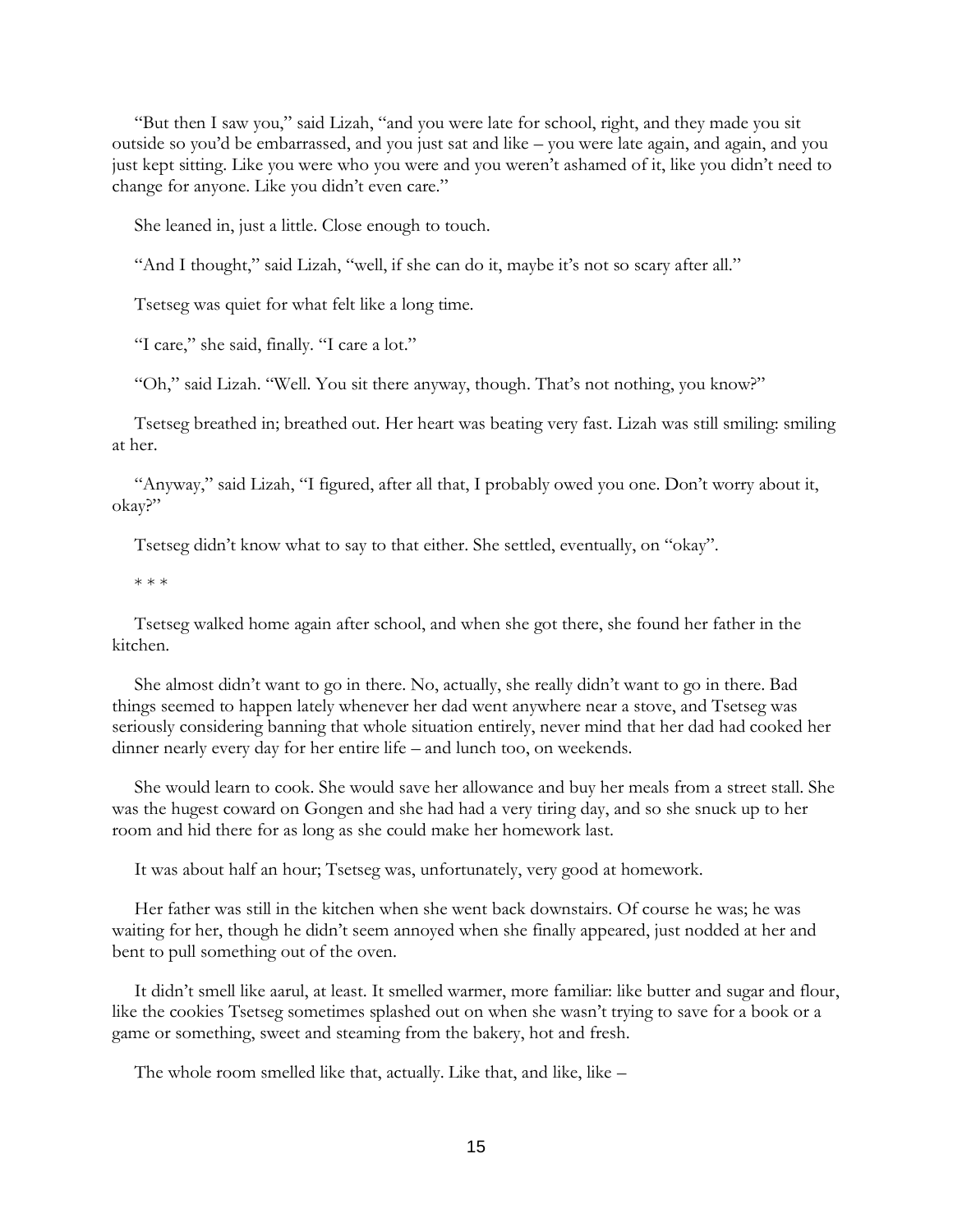Oh.

It wasn't just the oven. The whole kitchen smelled of sugar, because it was *full* of it: a big pot of white paste that was probably pudding and a plate of things that looked like pancakes and another of things that looked like doughnuts, and all of them laid out on the little dining table in the corner.

There was a little jug of something on the table, too: cream, maybe, or yoghurt, chilled with ice cubes that clinked when Tsetseg lifted it by the handle. She sniffed it; it smelled sweet and sour and a little funky, but not enough to be off-putting. It smelled like something she might actually like to drink.

Tsetseg pulled out a chair, made herself sit down. The plate of pancake-things was right in front of her. She stared at it and felt a little overwhelmed.

"Here," said her father, coming over, carrying the baking tray he'd been fussing with. "Last thing."

He held the tray out, and yes, Tsetseg had been right: it was covered in what was definitely some kind of cookie, shaped into long thin ovals with dips in the middle. She reached out for one, ignoring the flare of heat in her fingertips, and bit down.

It was delicious. She ate the whole thing in about five seconds.

When she looked back up her father was smiling. He'd put the tray on the table, next to the notdoughnuts; had taken the oven gloves off. He was holding a cookie of his own, though he hadn't bit into it yet. He held it up, as if in demonstration, as soon as he saw Tsetseg looking.

"Ul boov," he said, wiggling the cookie a little. "Shoe cookie. Made for Tsagaan Sar, dessert after the dumplings. Pile them up in a pyramid to celebrate the new year."

"Oh," said Tsetseg.

"Rice pudding," said her father, pointing at the pot, "made with milk and almonds. Winter dessert. Boortsog" – the doughnuts – "and gambir" – the pancakes – "both made with dough. Boortsog eaten with tea, gambir for breakfast."

Tsetseg nodded. Swallowed hard around the strange tightness in her throat.

"You didn't have to," she said.

Her father shrugged.

"Wanted to," he said. "Your grandmother's recipes, passed down from her grandmother – past time to share with you. Took too long."

Tsetseg nodded again.

"Here," her father said, "try."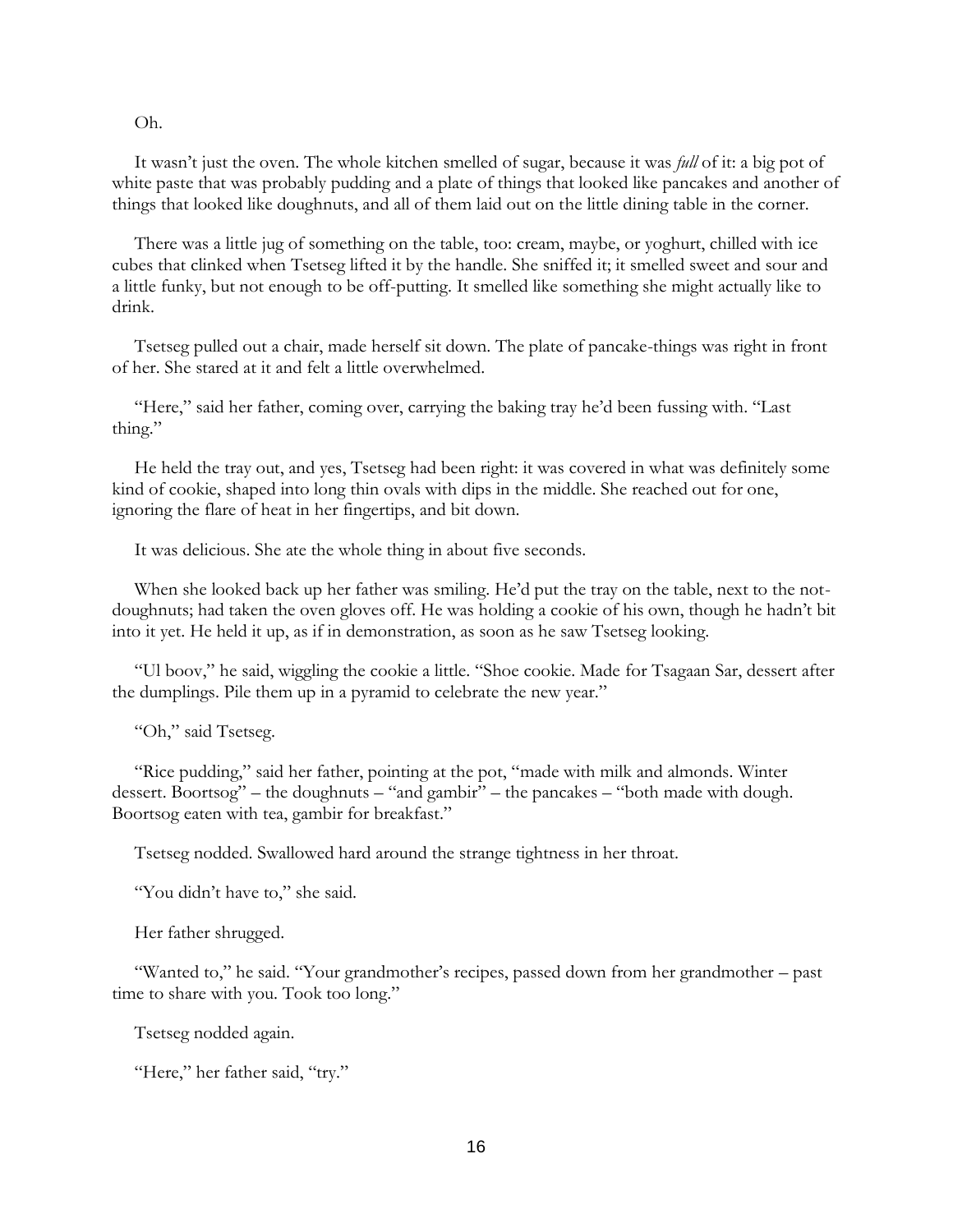He scooped some rice pudding into a bowl, put it in front of her. Handed her a spoon, and Tsetseg took it, and then didn't move; just looked at the pudding, frozen. That strange feeling she had in the classroom, back again, somehow.

Her father frowned. Narrowed his eyes, just a little.

"Tsetseg," he said.

Tsetseg looked up.

"You're scared," said her father.

"No," said Tsetseg.

"Yes," said her father. "You're scared you won't like it. Like the aarul. But you don't have to like it. Not the point."

"Dad," said Tsetseg.

"No," said her father, and he leaned forward then, placed a hand over her wrist. "Listen. It's not the point. These recipes, they're yours. Like or don't like – doesn't make a difference. Yours means you get to decide, think for yourself. Yours means you get to know. Means you get to try, no matter what."

Tsetseg blinked. Her vision was blurry, suddenly, for some reason. She looked at her father, and he looked back at her. Then she looked at the rice pudding, and picked up the spoon, and scooped. And swallowed.

"Good," said her dad. "Well?"

"Yes," said Tsetseg. "Yes, I - I like it."

"Good," said her father, again, and handed her one of the boortsog.

\* \* \*

Lizah grabbed her before class the next day.

"Hey," she said. "Ready to go today?"

Tsetseg nodded. Lizah grinned.

"Wanna get ice balls at recess?" she said.

"*Yes*," said Tsetseg.

"Awesome," said Lizah.

She turned to go inside. Tsetseg stopped her, fingers light against Lizah's elbow. Lizah turned back, eyebrow raised.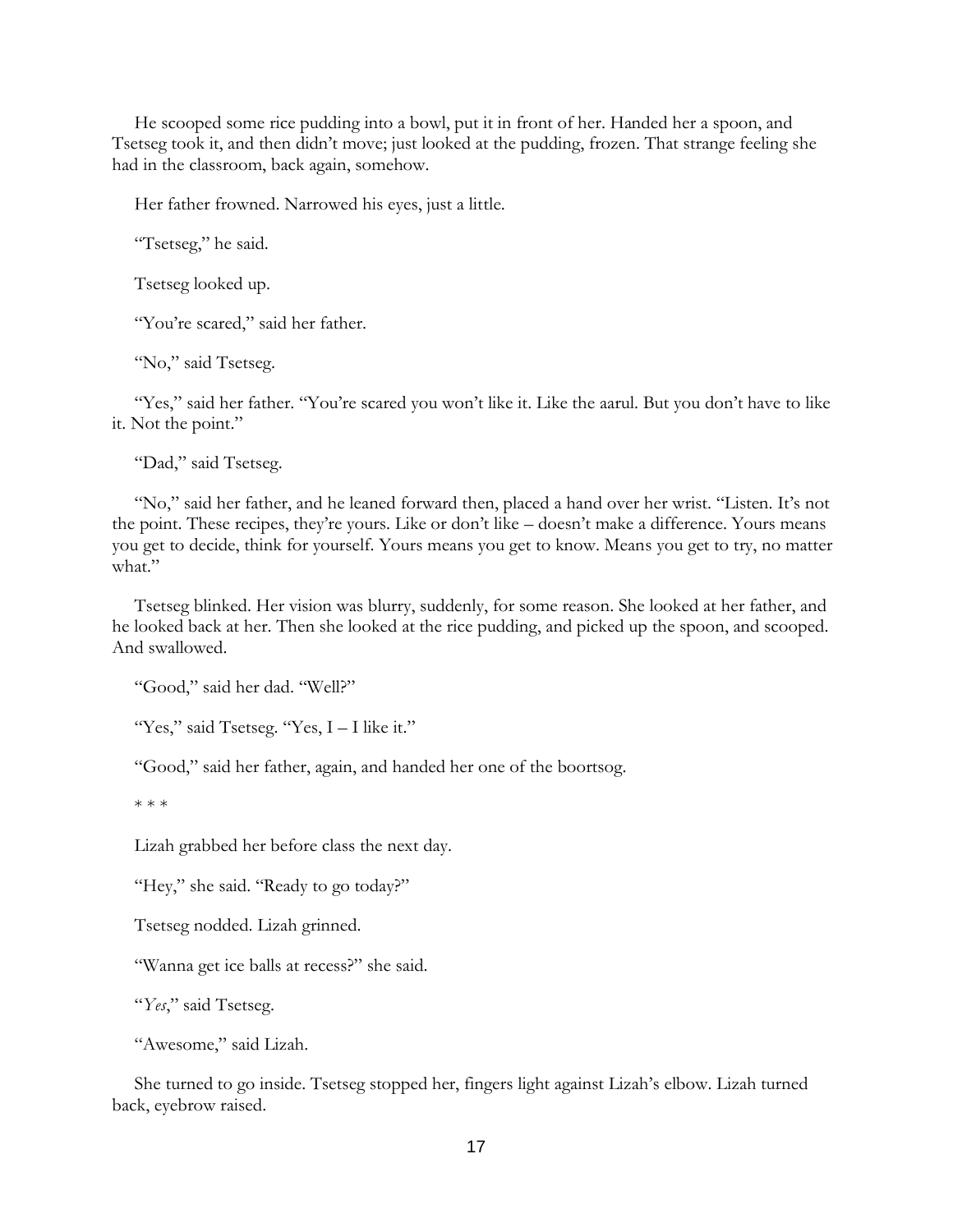"Wait," said Tsetseg, "I have something for you."

She reached into her bag. Pulled out a piece of ul boov, wrapped in brown paper; handed it over.

Lizah peered at it, peeling back the wrapper. Her eyes lit up, bright as anything.

"A cookie?" she said. "Sweet!"

"Yeah," said Tsetseg. "They're really good."

*WARS is Copyright Decipher Inc.*

*WARSONG is Copyright Arcbeatle Press and Decipher Inc.*

*WARSONG: Academy 27 is Copyright Arcbeatle Press and Decipher Inc.*

*WARS and all associated characters and concepts are the property of Decipher inc.*

*This is a work of fiction. Any resemblance to people, places, events past or present is purely co-incidental. Arcbeatle Press is owned and operated by James Wylder, and is based out of beautiful Elkhart Indiana. This story is copyright 2022 Arcbeatle Press and James Wylder. Edited by James Wylder.*